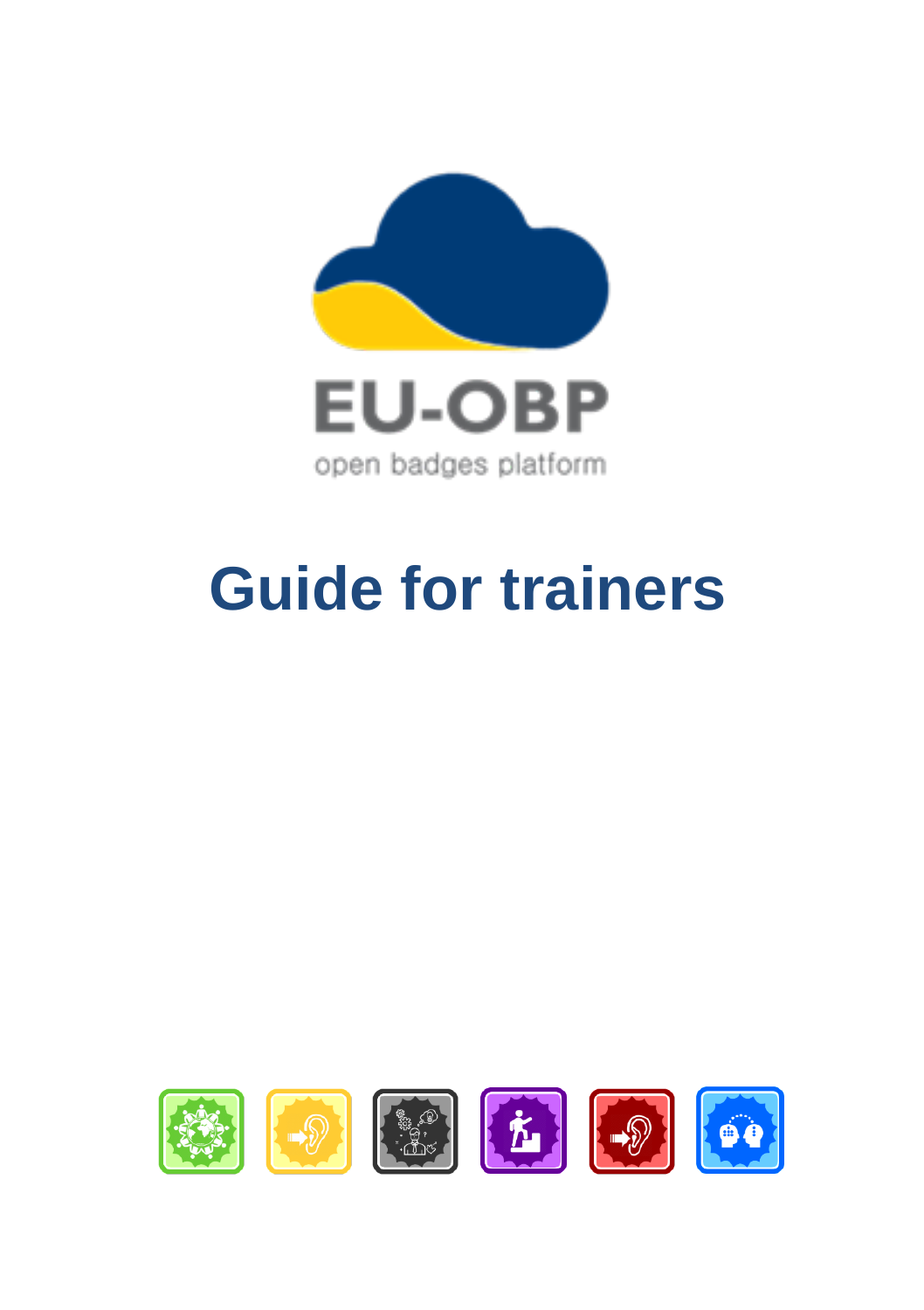Erasmus+ project: EU-OBP- Open Badges Platform Grant agreement number: 2019-1-RO01-KA204-063793 Publisher: Ljudska univerza Ptuj, Slovenia

Authors: Petja Janžekovič (SI), David Rihtarič (SI), Andreea Cleminte (RO), Elza Gheorghiu (RO), Alba Gonzales Martin (ES), Olesea Balan (DE), Aleksandra Sikorska (DE), Pierre L. Carollaggi (FR), Vasilis Athanasiou (CY), Eilana Iliofotou (CY), Miguel Vicario (ES), Sandra Hernandez Ramos (ES), Daniel Tretinjak (SE), Ola Hall (SE), Patric Kalnins (SE)

©Copyright: The consortium of Erasmus+ project EU-OBP – Open Badges Platform Interactive PDF file Publication date: December 2021

This project has been funded with support from the European Commission. This publication reflects the views only of the author, and the Commission cannot be held responsible for any use which may be made of the information contained therein.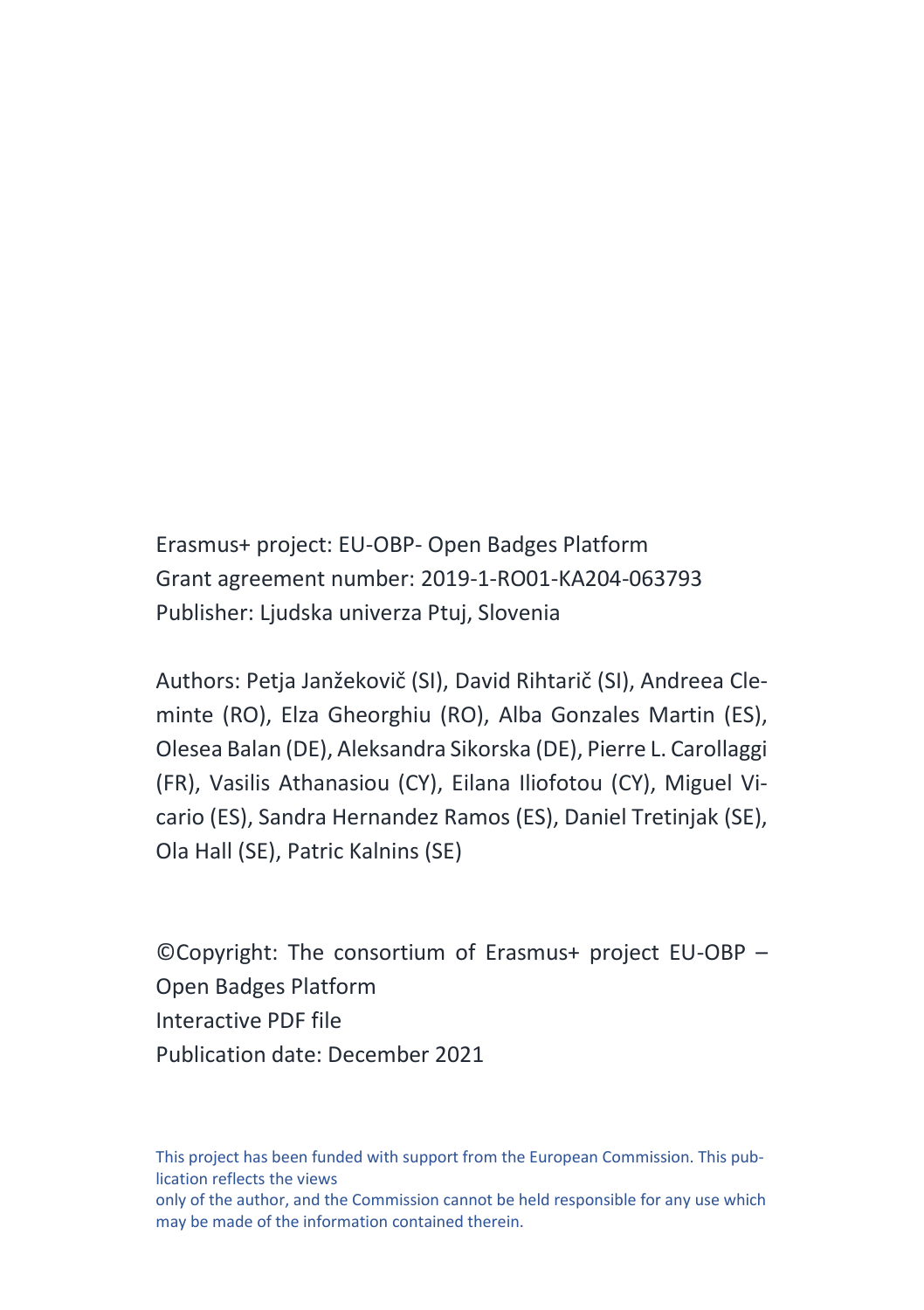

## **What is an Open Badge?**

A badge is a digital image that provides verifiable information about achievements, skills, competences or a quality of an individual. It allows valuing and recognizing the competences acquired through informal in and out of formal education, on-line and support so far lifelong learning.

Prior to getting started using badges as an institution, i.e. Issuer, one must reflect on:

- ✓ *How and why you want to use Badges?*
- ✓ *Which courses or learning units have the right content and structure for badging?*
- ✓ *How much involvement from the educational staff and technical department will need to be considered?*
- ✓ *What is the timeframe for the implementation?*
- ✓ *What are the costs of the issuing process? Will badges have the potential to be used by other educational institutions?*

In order to further realize the badging system, it is vital to select the appropriate learning badging platform, which makes the creation, displaying, sorting and saving of badges an easy task.

Adult education centers, as Issuers, find it difficult to persuade teachers in using such methodology since at first this may be an administrative or a technical burden for teachers who are already putting in countless hours. In order to counter act to this mentality it is important to keep teachers and administrative staff up-to-date on technical skills. This means they should be familiar with badge designing, editing tools, determination of criteria and content embedded infrastructure of an

This project has been funded with support from the European Commission. This publication [communication] reflects the views only of the author, and the Commission cannot be held responsible for any use which may be made of the information contained therein. Project Nr. 2016-1-FR01-KA204-023896

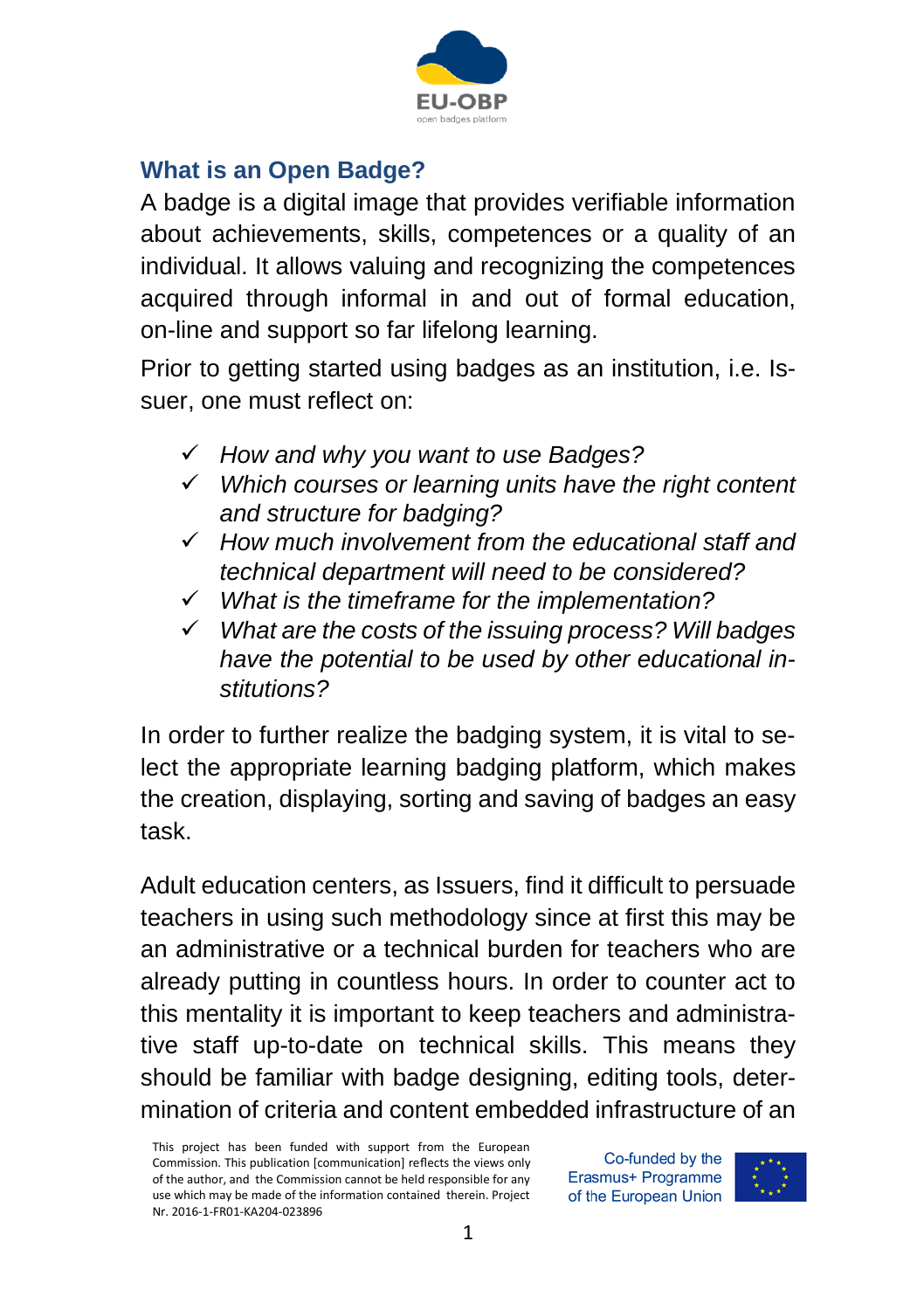

issuing platforms. They should converse on the principles of awarding, displaying and sharing of badges. Communication is key in ensuring a high standard of badge issuing within an institution. Workshops and round tables with educational staff should be organized to go through the steps for implementation of the badges for educational purposes.

The issuing institutions should increase also its external communication. Local events with relevant stakeholders and employers will raise the awareness on the use of badges as trustworthy credentials. For employers the first glimpse of badges may appear playful, but upon checking badges reliability and authenticity, any skepticism or hesitation will be written off.

Mozilla Foundation created the specifications for Open Badges in 2011 with the following data embedded:



Doug Belshaw, Badge anatomy

This project has been funded with support from the European Commission. This publication [communication] reflects the views only of the author, and the Commission cannot be held responsible for any use which may be made of the information contained therein. Project Nr. 2016-1-FR01-KA204-023896

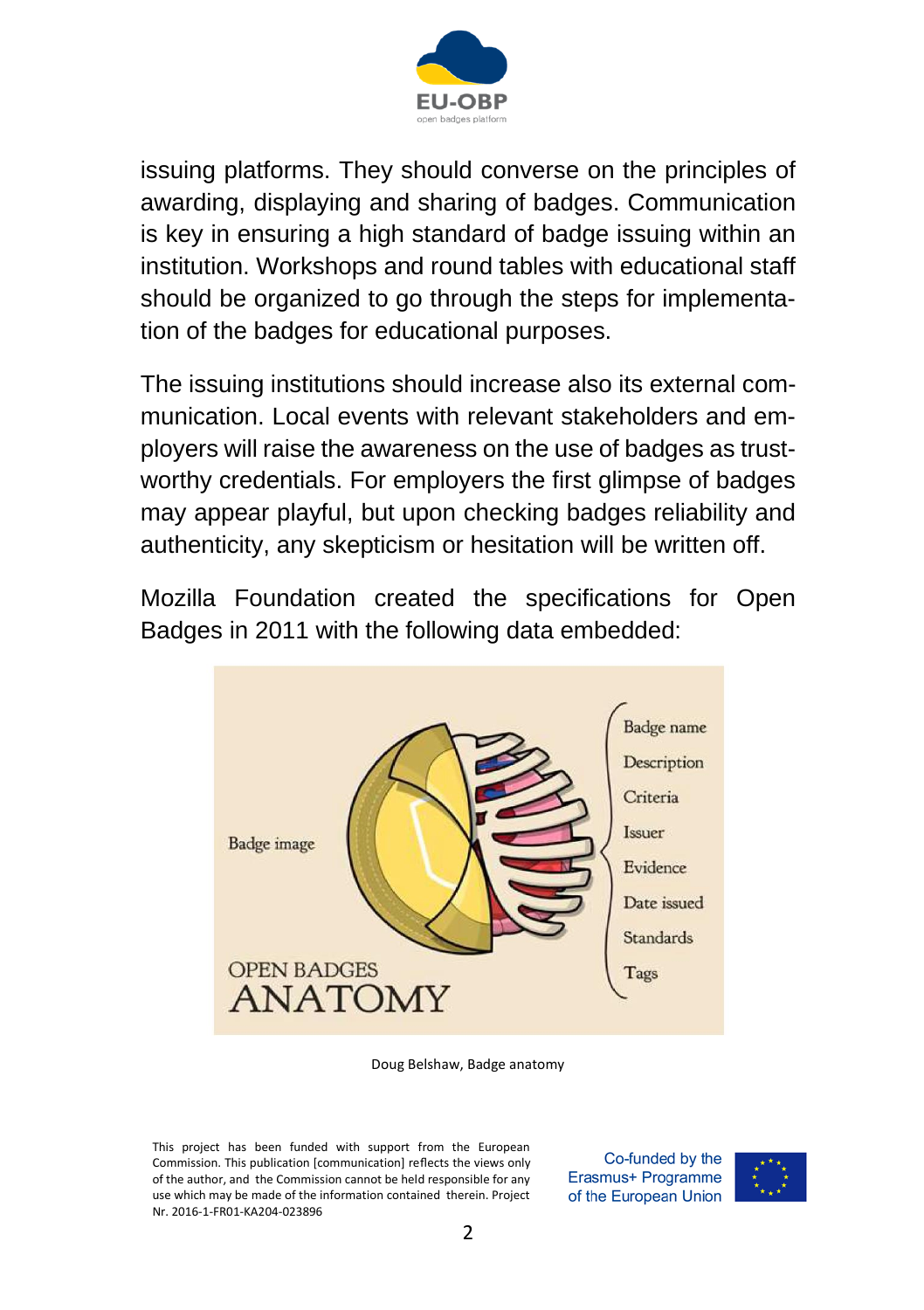

#### **Why are badges useful?**

An Open Badge was designed not to compete or replace a certificate, but to complement it. It is used to highlight specific abilities and qualities that may not appear on traditional certificates and are not represented by a course outcome, hence giving learners confidence in own capability to perform a task.

Additionally, it provides a unique way to issue a digital credential, which can be instantly shared across the web.



This project has been funded with support from the European Commission. This publication [communication] reflects the views only of the author, and the Commission cannot be held responsible for any use which may be made of the information contained therein. Project Nr. 2016-1-FR01-KA204-023896

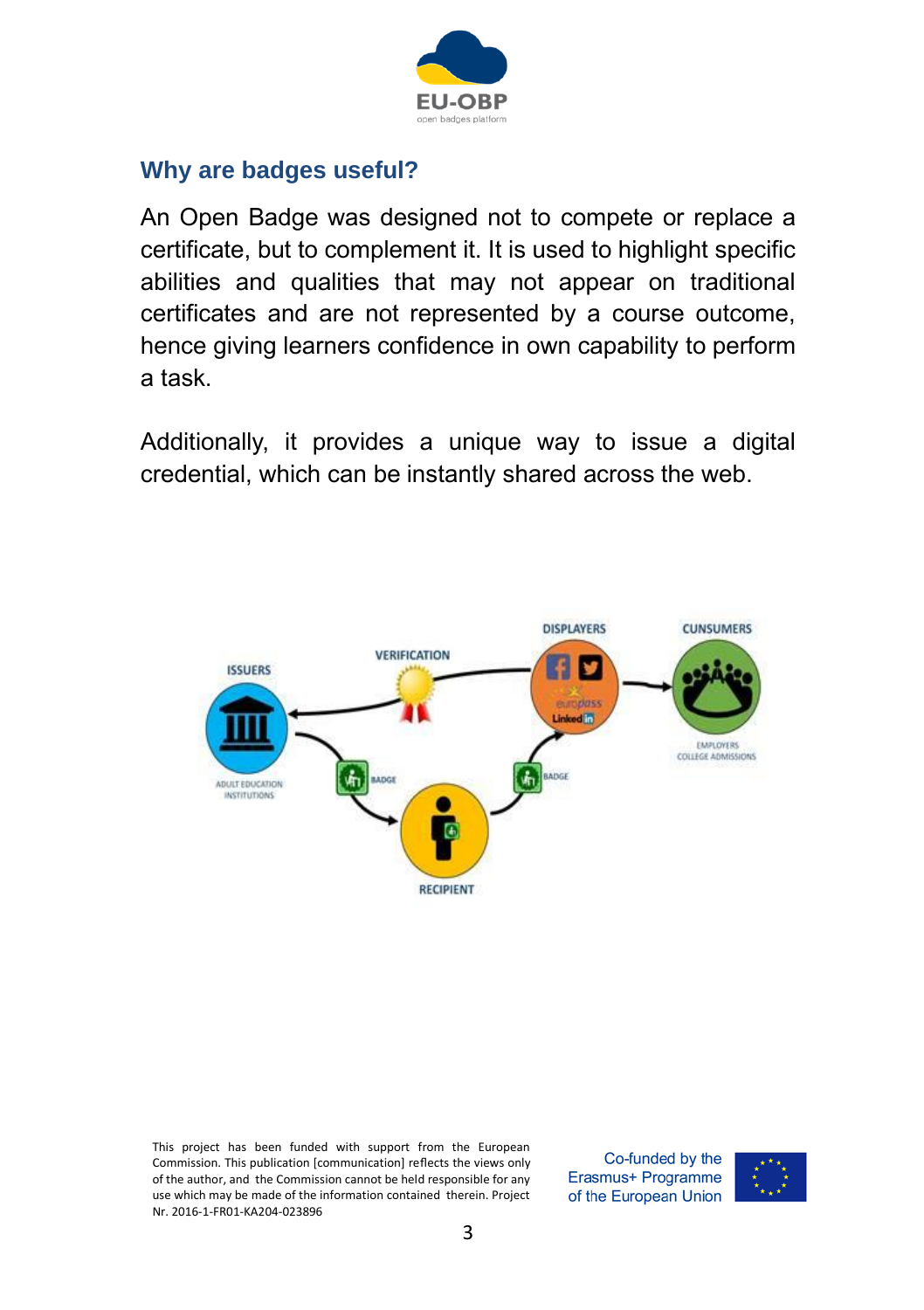

## **Why is it interesting for educators?**

Badges have great pedagogical potential for you as an educator, to:

**Introduce playfulness in the educational atmosphere**, allowing a friendly competition between learners and showing how close they are to accomplishing a goal. Badges speak to learners used to video games.

# **Provide feedback to the learners regarding their progress**

**Act as milestones on pathways towards learning goals,**  breaking lessons into smaller assignments

**Valorise individual's talents**, highlighting specific abilities and qualities that may not appear on traditional certificates.

**Validate soft skills,** thus providing a more complete picture of an individual

**Drive learners' engagement and participation** in a course;

**Stimulate disadvantaged learners,** for whom the traditional education system hasn't worked **and a** badge provides visible recognition and validation for accomplishments or mastering a skill.

**Participate to the development of digital skills:** Badges earner learns how to manage them on their online backpack and include them in an e-portfolio or display them on their online profile, or anywhere on web.

**Show learners how to professionalise their use of social networks**: By displaying their badges on Facebook, they will make it look more professional. Through badges they may

This project has been funded with support from the European Commission. This publication [communication] reflects the views only of the author, and the Commission cannot be held responsible for any use which may be made of the information contained therein. Project Nr. 2016-1-FR01-KA204-023896

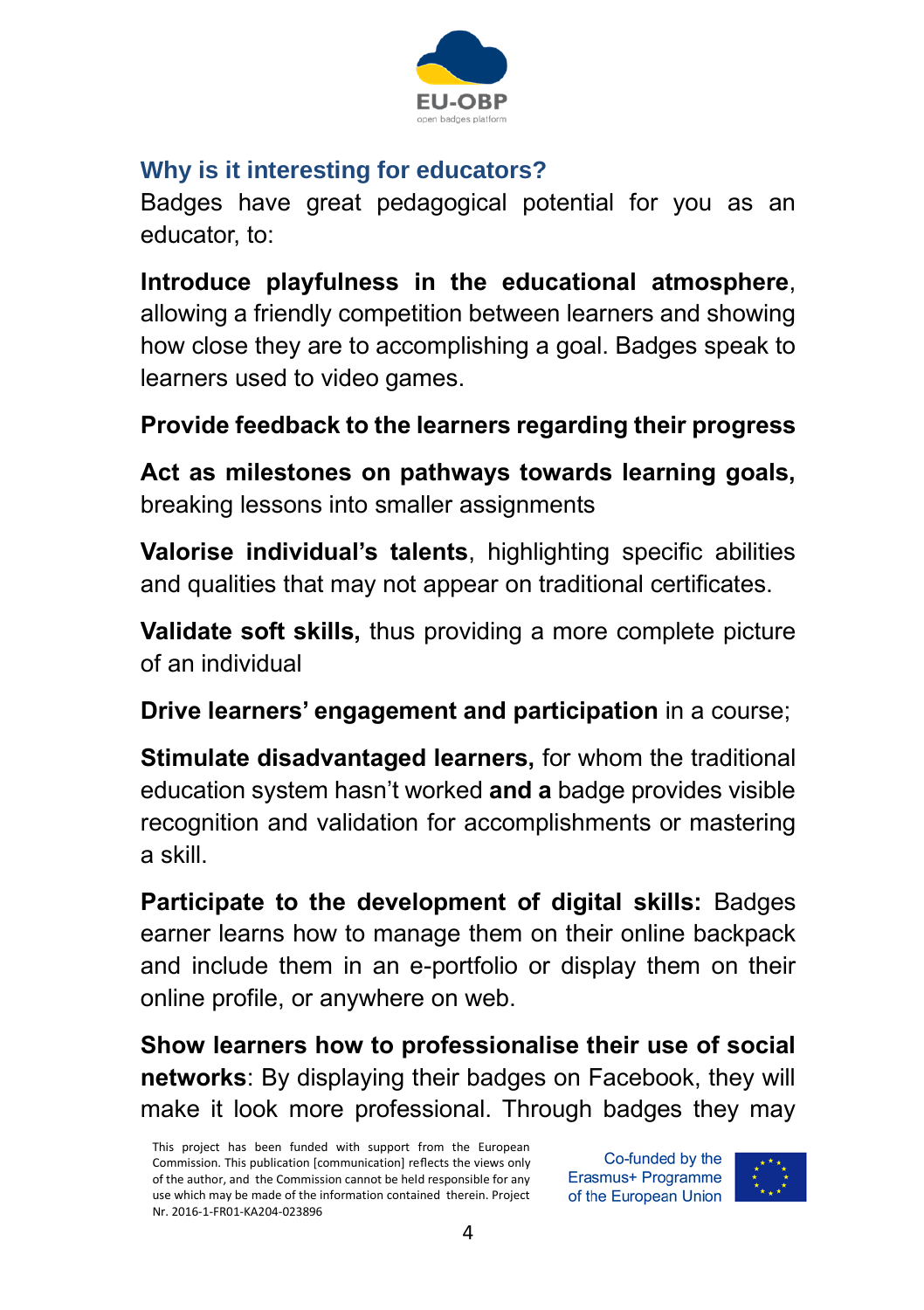

also be driven to create an account on Networks such as Linkedin.

#### **Badges developed by my organisation**

If your organisation is not yet delivering badges, you can suggest to enquire about this possibility (cf. Guide for educational organisations).

If your organisation is already awarding badges, they need to provide you an account on the platform used to create them. Note that if the platform used is badgr.io, you will find step-by step instructions visualised in short videos on [http://www.open-badges.eu](http://www.open-badges.eu/) 

### **Create your own Badges**

To create your own badges, we suggest to us[e https://badgr.io](https://badgr.io/)  because it is open source, free and easy to use, with no limitations in numbers of learners or badges, and the possibility to create badges.

The steps are:

- **1. Login**
- **2. Click on "create issuer"**, typing your name and the website of your organisation, confirming your email, writing your role in the organisation
- **3. Click on create badge,** entitle it, define the criteria for earning the badge, select from the platform applications a graphic image or upload one from another platform/your account



This project has been funded with support from the European Commission. This publication [communication] reflects the views only of the author, and the Commission cannot be held responsible for any use which may be made of the information contained therein. Project Nr. 2016-1-FR01-KA204-023896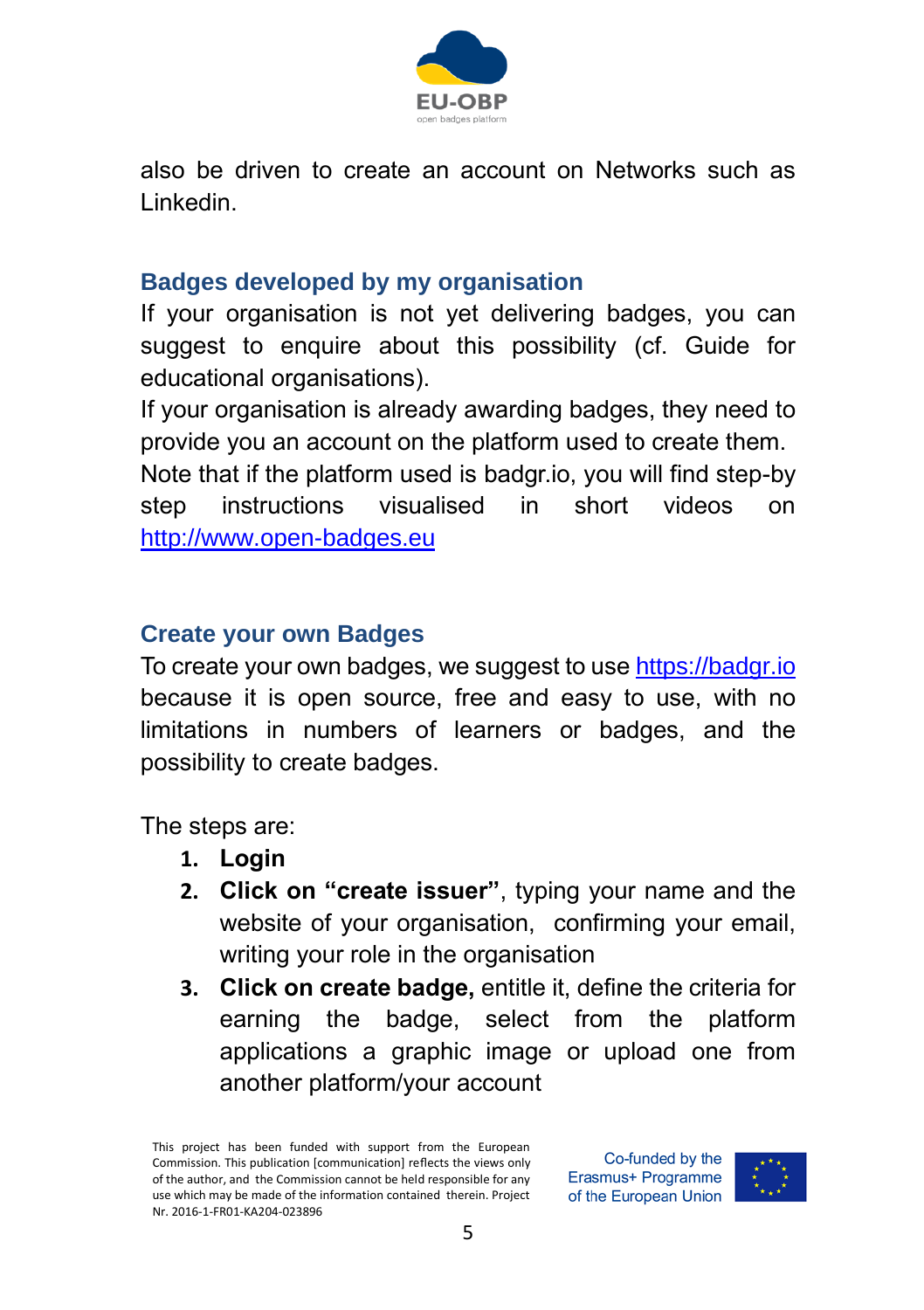

Be aware that choosing to use a free platform means that you take the risk of losing the continuity of service and facing some unexpected changes in the features.

A useful approach to write badge criteria is SMART-method. It stands for:

- Specific what will the badge earner have accomplished by earning this badge? Any specific activity achieved during a learning path can be the object of a badge.
- Measurable If you want to valorise a skill, how will you know when the level at which the badge is awarded has been achieved?
- Achievable It is important to design badges that learners can obtain in order to develop self-confidence and to maintain the motivation
- Relevant is this badge worth earning? what opportunities does it unlock?
- Timely the timeframe for earning the badge needs to be limited and known in advance

In particular you can create badges to valorise practical activities that have been achieved during the training period such as a contest, the organisation of an event, the participation to an external conference, a volunteer action... There are many activities that can enrich the CV of a learner with little professional experience. By badging them, you will

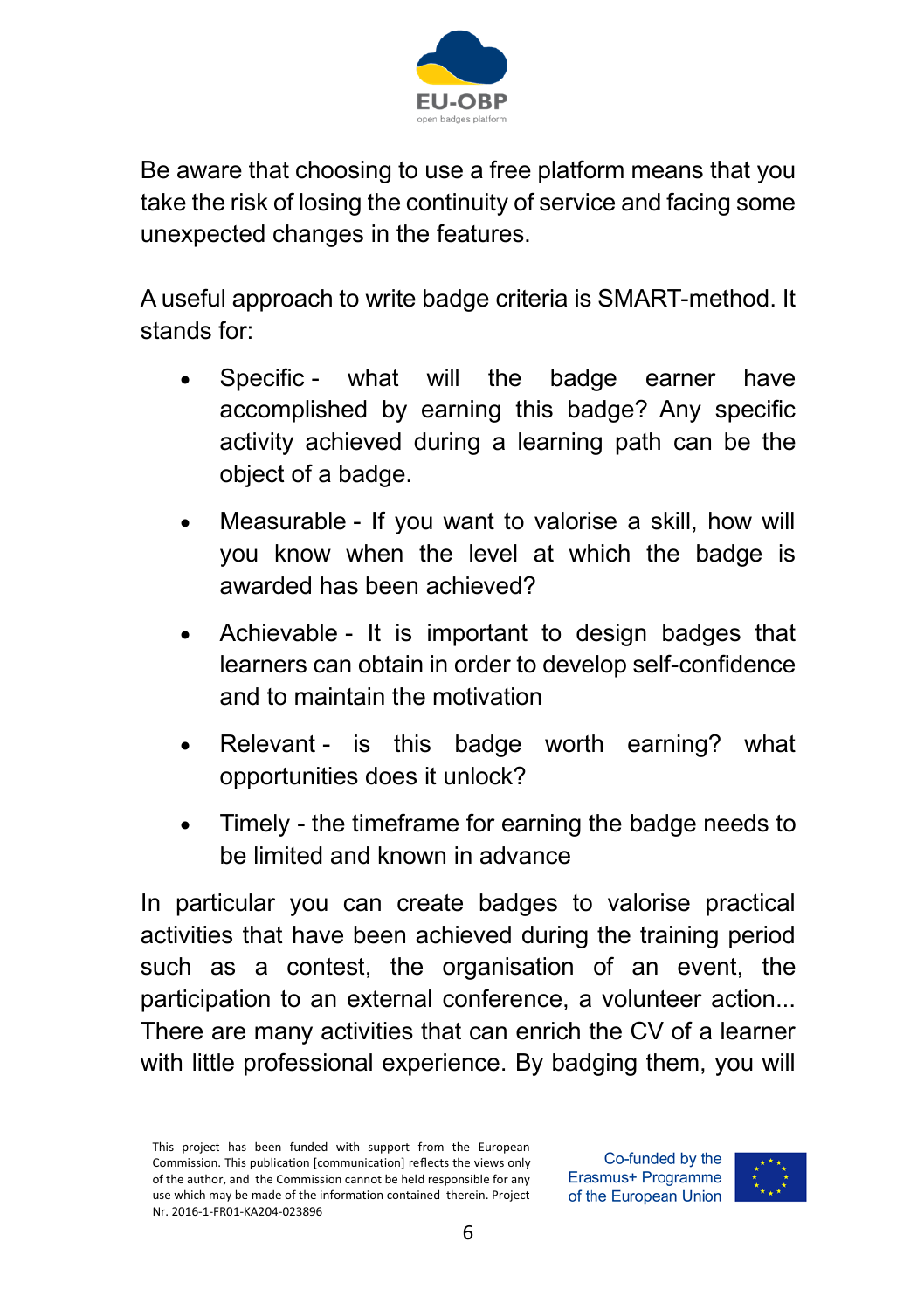

help learners to valorise them as an "official" third part explaining and certifying the action. (…)

Don't forget that when you create and deliver badges, you are involving the reputation and legitimacy of your employer.

### **EU-OBP Open Badges**

The EU-OBP project provides **more than 250 badges** related to raising soft skills and key competences, including communication in mother tongue, foreign languages, digital skills, numeracy, literacy, sciences and technologies, learning to learn, social and civic responsibility, initiative and entrepreneurship, cultural awareness. There are also 50 open badges available related to behaviours and attitudes evidenced by attending adult education courses and 50 badges related to key competences, like communication in mother tongue, foreign languages, digital skills etc., available on [www.eu-obp.eu](http://www.eu-obp.eu/) via [https://badgr.io.](https://badgr.io/)

To use them you just have to:

Get the confirmation from your organisation

Award the badge by entering the name and e-mail of the recipient

This project has been funded with support from the European Commission. This publication [communication] reflects the views only of the author, and the Commission cannot be held responsible for any use which may be made of the information contained therein. Project Nr. 2016-1-FR01-KA204-023896

Create an account

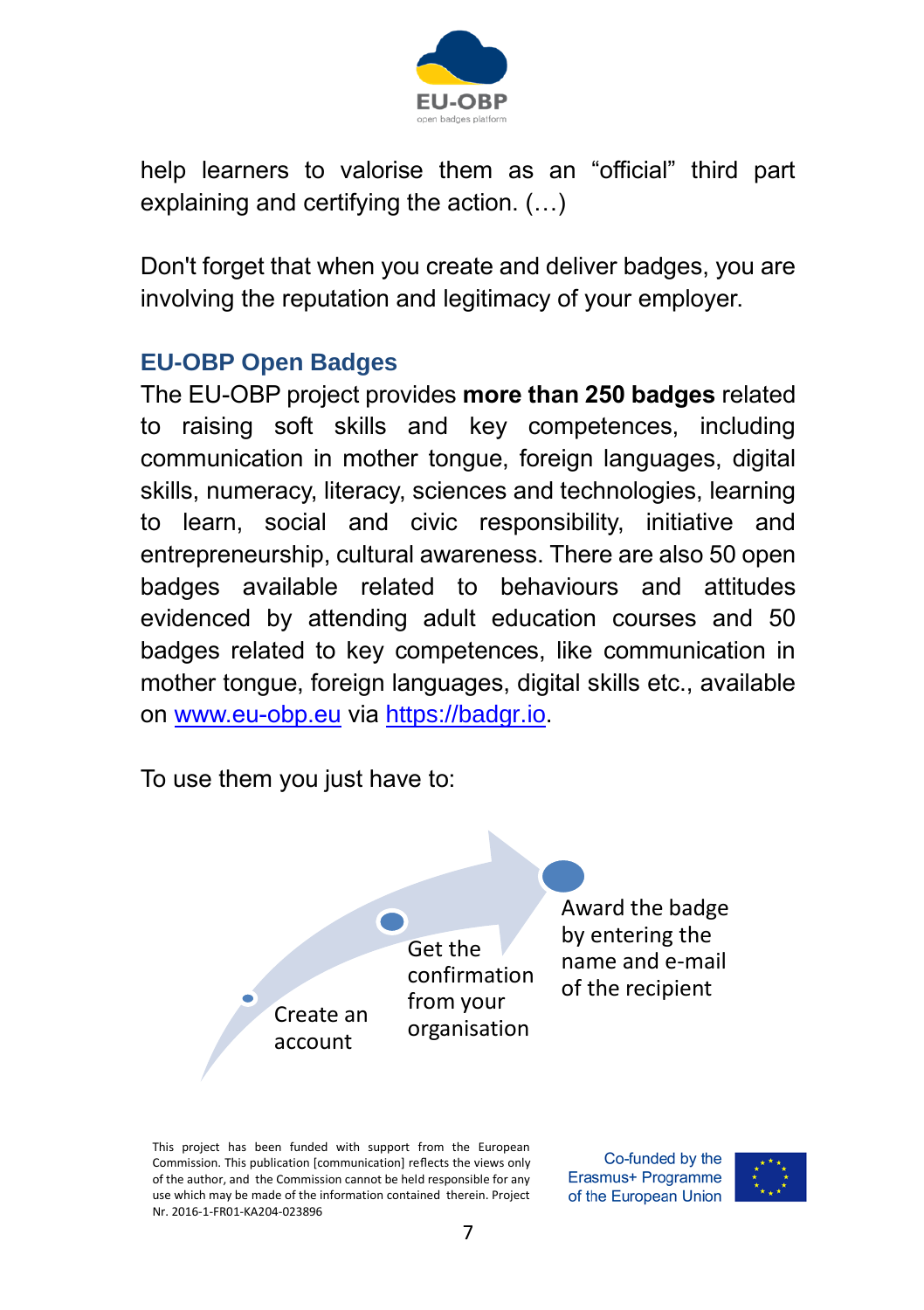

## **Valorise badges**

**Badges serve a** mechanism to show and communicate to a broader audience, what an individual is capable of, or if an individual belongs to a group or is member in a community.

Learners have the option to keep their achievements private and store badges in a "backpack", which is basically a private website that act as an e-portfolio. Directly, or from this backpack, selected Badges can be displayed on social media platforms, include in learning environments and Europass CV.

**Help learners to take advantage of badges** and signal their achievement to their peers and their professional suitability to the employers. This could have a positive impact on jobs and career advancement.

### Steps for the learners:

active email address

create an account on https://badgr.io display badges on social networks

This project has been funded with support from the European Commission. This publication [communication] reflects the views only of the author, and the Commission cannot be held responsible for any use which may be made of the information contained therein. Project Nr. 2016-1-FR01-KA204-023896

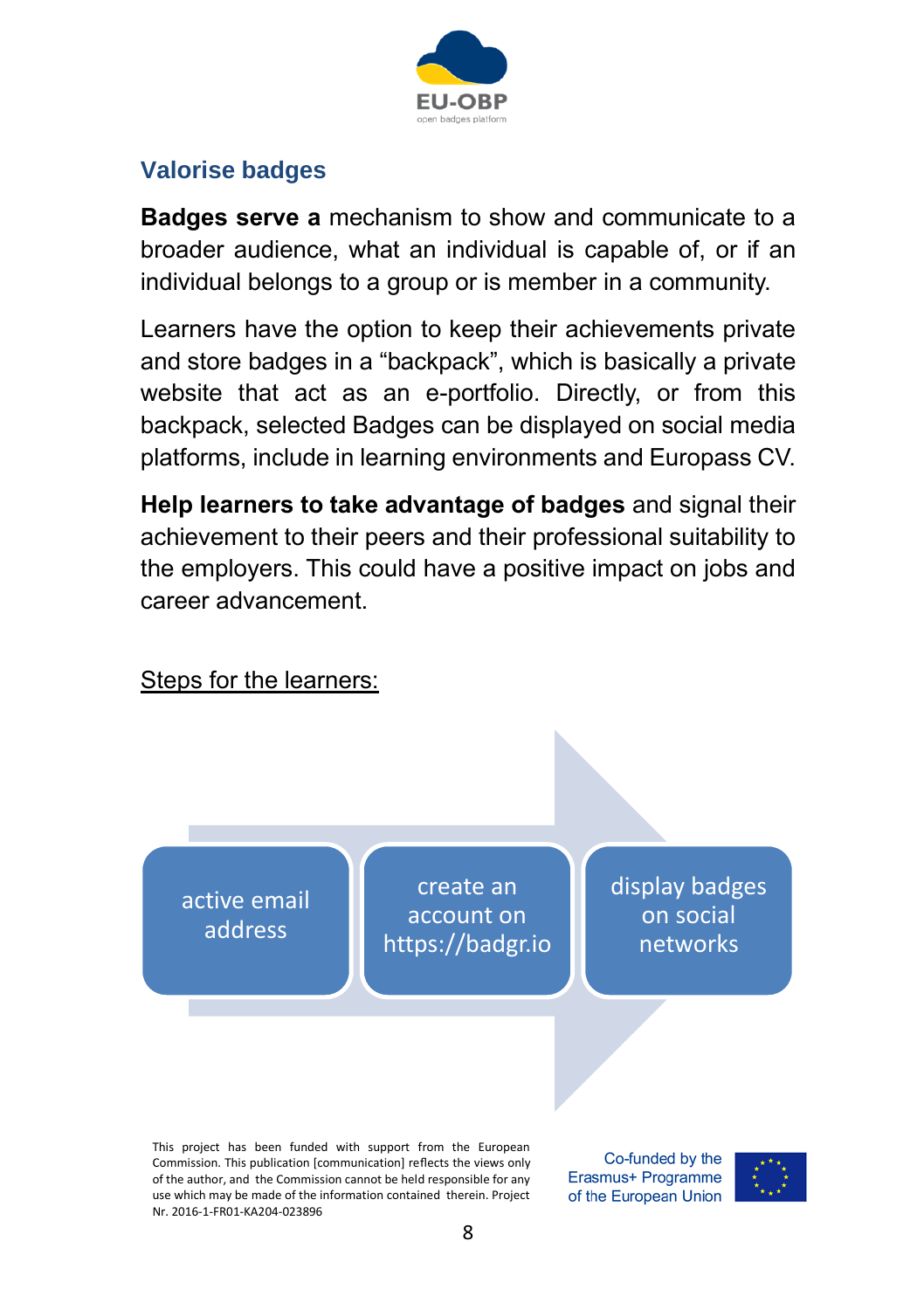

## **Motivating learners, communicating about badges**

Organise an open discussion (1,5h) to present badges, let the learners express their experience with badges and their vision of badges, how can they use them? What added value they see? Which media they will prefer? What are their fears? What they don't understand? It is advised to invite a learner from the same target group who has already received some badges so that s/he can act as ambassador.

The list of badges that you provide needs to be presented to the learners. We also suggest that learners can be involved in the process by suggesting that a badge should be awarded to a co-learner. They can also claim for a badge when they estimate they fulfil the requirements.

This project has been funded with support from the European Commission. This publication [communication] reflects the views only of the author, and the Commission cannot be held responsible for any use which may be made of the information contained therein. Project Nr. 2016-1-FR01-KA204-023896